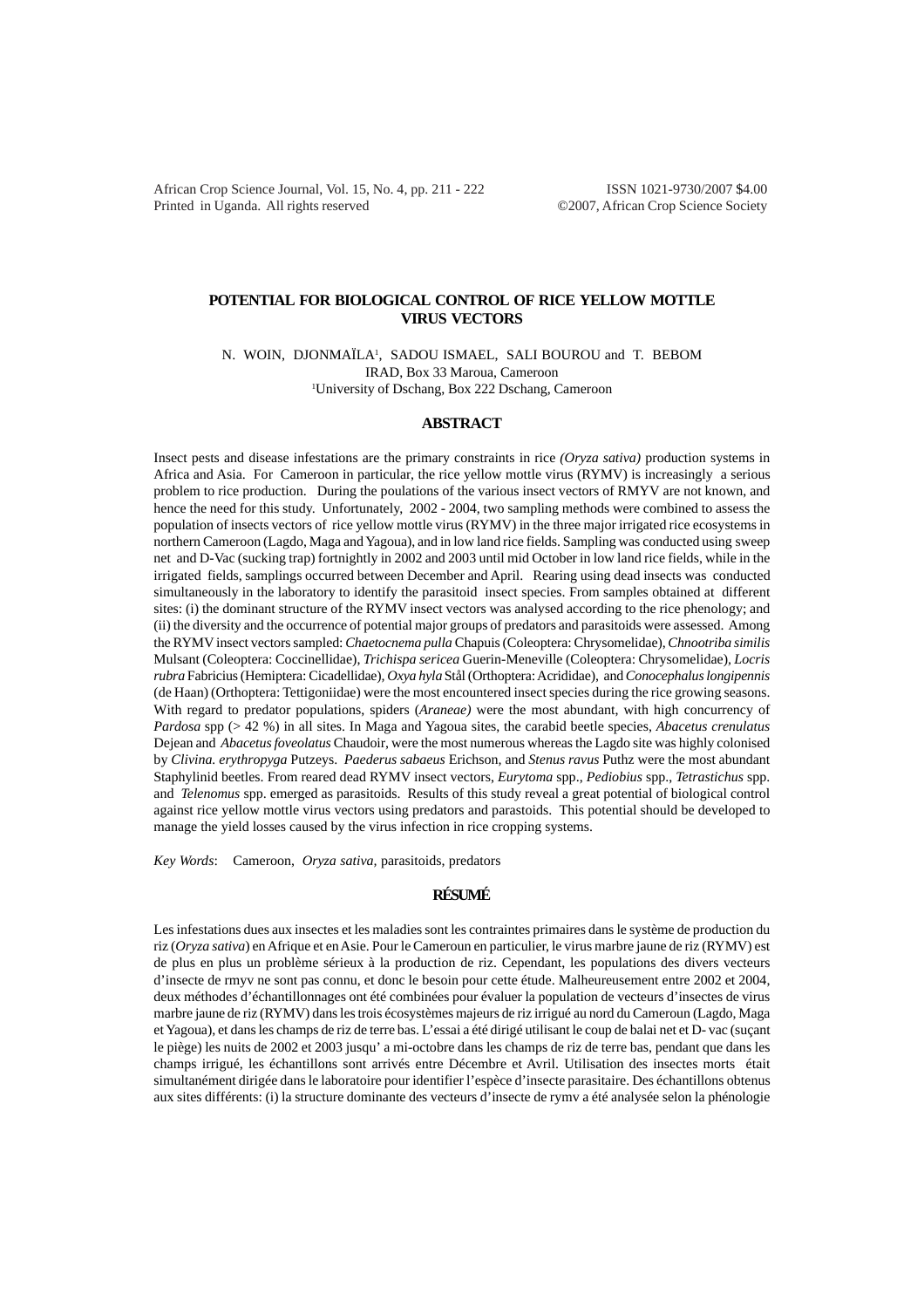#### 212 N. WOIN *et al.*

de riz ; et (ii) la diversité et l'événement de groupes majeurs potentiels de prédateurs et de parasitoides ont été évaluées. Les vecteurs d'insecte de RYMV : *Chaetocnema pulla* Chapuis (Coleoptera : Chrysomelidae), *Chnootriba similis* Mulsant (Coleoptera : Coccinellidae), *Trichispa sericea* guerin meneville (Coleoptera : Chrysomelidae), *Locris rubra* Fabricius (Hemiptera : Cicadellidae), *Oxya hyla* stål (Orthoptera : Acrididae), et *Conocephalus longipennis* (de Haan) (Orthoptera : Tettigoniidae) étaient les espèces d'insecte le plus communes pendant les périodes de croissance de riz. En ce qui concerne les populations de prédateur, les araignées *(Araneae)* étaient le plus abondant, avec haute concurrence de *Pardosa* spp. (> 42 %) dans tous les sites. Sur les sites de Maga et Yagoua, l'espèce de coléoptère de carabid, abacetus crenulatus dejean et *Abacetus foveolatus* Chaudoir, étaient les plus nombreux tandis que sur le site de Lagdo a été extrêmement colonisé par *Clivina. erythropyga* Putzeys. *Paederus sabaeus* Erichson, et *Stenus ravus* Puthz étaient les coléoptères du Staphylin le plus abondant. Les vecteurs d'insecte de RYMV, *Eurytoma* spp., *Pediobius* spp., *Tetrastichus* spp., et *Telenomus* spp. ont émergé comme parasitologies. Les résultats de cette étude révèlent un grand potentiel de contrôle biologique contre les vecteurs de virus marbre jaune de riz utilisant des prédateurs et des parasitoses. Ce potentiel devrait être développer pour gérer les pertes de rendement causées par l'infection de virus dans le système de riz.

*Mots Clés*: Cameroun, *Oryza sativa,* parasito¿des, prédateurs

### **INTRODUCTION**

Africa produces only 2.7% of the world's rice (*Oryza sativa)* and is the second largest rice importing region in the world (6.5 metric in 2003). Africa's rice imports represent about 25% of the world rice importation (Méndez del Villar, 2003). With an average yield of  $2$  t ha<sup>-1</sup>. With the exception of Egypt, rice production in Africa remains significantly below the world average and regional averages such as Asia  $(3.8 \text{ tha}^{-1})$ . Latin America  $(3.0 \text{ tha}^{-1})$  and United States  $(7.0 \text{ tha}^{-1})$ , according to FAO (published online). Compared to the other West African countries, the yearly amount of rice importation in Cameroon is at least 62 % of thequantity needed.

Insect pests and diseases are the major constraints limiting rice production in Africa and Asia. Of all the rice diseases, the one caused by the rice yellow mottle virus (RYMV), first reported in Kenya in 1966, is one of the most damaging in Africa. The RYMV has by far been reported in many countries in East and West Africa including Cameroon, where in some cases whole fields have been devastated. Based on available evidence, RYMV has only been reported from the African continent and is endemic in every country where it has been reported. Among the known vectors of the disease insects constitute one of the indubitable and important group. Since evidence of the existence of the disease in

Cameroon in year 2 000 (Traoré *et al*., 2001), studies have never been carried out on RYMV nor on its vectors.

The aim of this work was to assess the species diversity and population abundance of RYMV insect vectors including those of their potential natural antagonists in lowland/irrigated rice fields in the Sudano-sahelian savannah of Cameroon with a view of establishing the potential of biological control strategies against RYMV vectors.

## **MATERIAL AND METHODS**

Experiments were conducted from 2002 to 2004 in the Sudano-sahelian climate, with a relative humidity of  $65 \pm 25$ %, temperature range of 13-42°C, and mean annual rainfall of 1,000 mm. Three sites, at least 200 km apart, were sampled. These were (1) Lagdo: 9° 3' 0N; 13° 43' 60E - 232 m a.s.l; Maga: 10° 50' 12N; 14° 56' 37E – 305 m a.s.l, and Yagoua: 10° 20' 34N; 15° 14' 26E – 313 m a.s.l. The experimental fields consisted of a plot (0.5 ha) in each site. Sampling in lowland rice was carried out only in Lagdo and Yagoua where field plots were contiguous to farms cropped by maize (*Zea mays* L.).

The RYMV vectors and their natural enemies populating the aerial rice parts were sampled using 2 methods as described: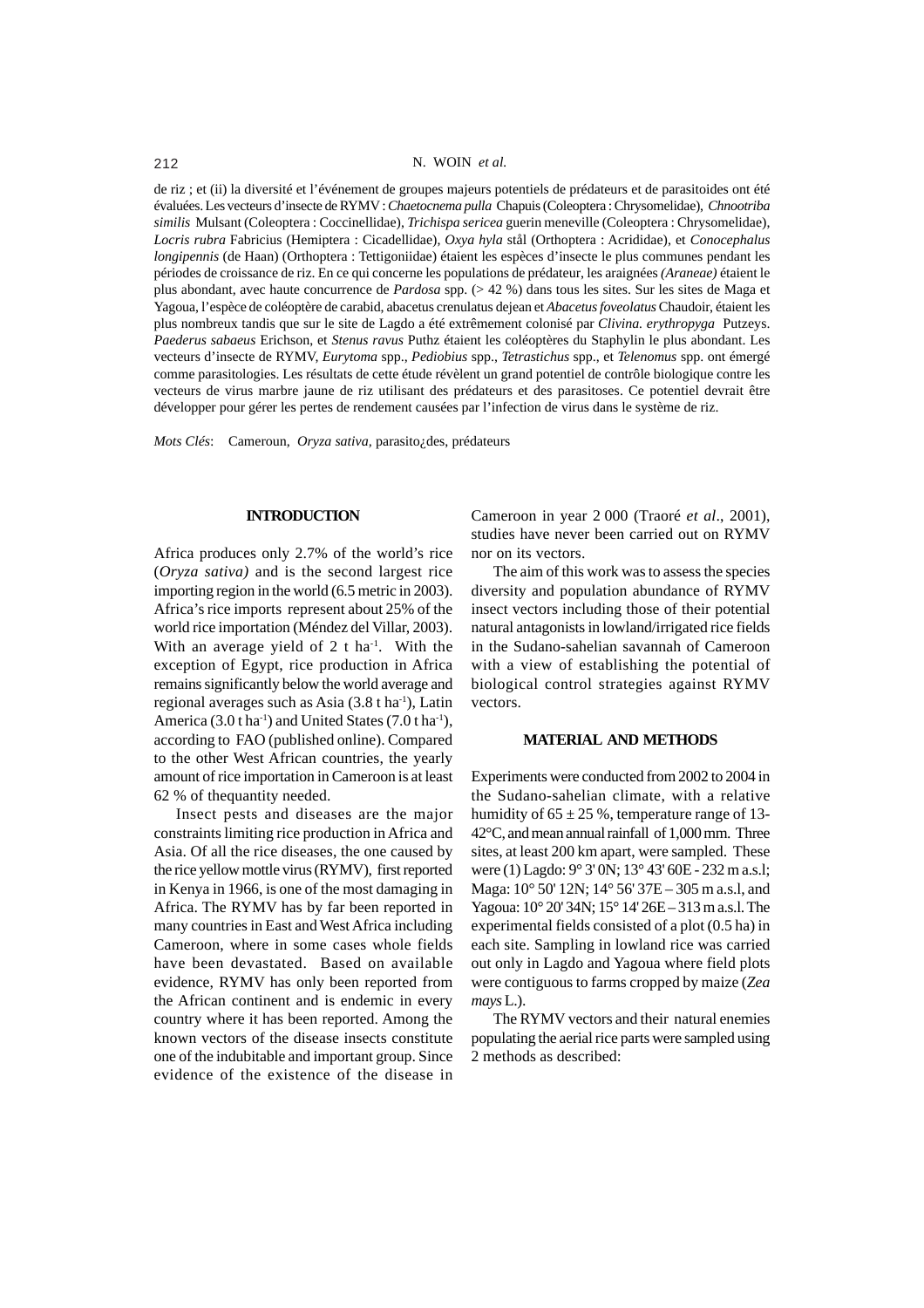- (i) sweeping with net: 200 doubled sweeps (50 random sweeps per plot along diagonal and median transects); and
- (ii) sucking with D-Vac: 10 sucking of one  $(1')$  at 15 m and 100 m from the edge of the plot.

Dead RYMV vector materials were reared to confirm emergence of parasitoids

All the experimental fields had not been treated with insecticides in the 10 years preceding the study. All arthropods sampled were labeled, stored at -4°C, sorted in the laboratory under a stereoscopic binocular microscope, and then transferred into 70% alcohol, pending identification.

As species diversity combines the area of 'number of species' (species richness) and the way in which the individuals are apportioned into those species (evenness) (Vandermeer, 1981), the heterogeneity of such a community is determined using the Shannon-Weiner index (Risch *et al.*, 1983).

The frequency distribution was assessed considering dominance class according to Engelmann (1978). Representative specimens of rove and ground beetles were sent to the

International Institute of Entomology (CAB International, London) for identification or confirmation.

To compare diversity values estimated with the Shannon–Weiner index (H') on the basis of the frequency distribution of the beetles, parametric statistical techniques were questioned through a t-test (MacArthur, 1965; Poole, 1974) at 5%.

#### **RESULTS**

**Population abundance of RYMV insect vectors.** In the 3 locations of the study, the RYMV insect vectors sampled were: *Chaetocnema pulla* Chapuis (Coleoptera: Chrysomelidae), *Chnootriba similis* Mulsant (Coleoptera: Coccinellidae) *Trichispa sericea* Guerin-Meneville (Coleoptera: Chrysomelidae)*, Locris rubra* Fabricius (Hemiptera: Cicadellidae)*, Oxya hyla* Stål (Orthoptera: Acrididae) and *Conocephalus longipennis* (de Haan) (Orthoptera: Tettigoniidae).

From 2002 to 2004 (Figs. 1, 2 and 3), *C.similis* was always the most dominant species in Lagdo rice fields, with an overall frequencies between 55 and 70% of the total number of vectors caught;



Figure 1. Frequency distribution of RYMV insect vectors in rice plots at Lagdo and Maga, Cameroon in 2002.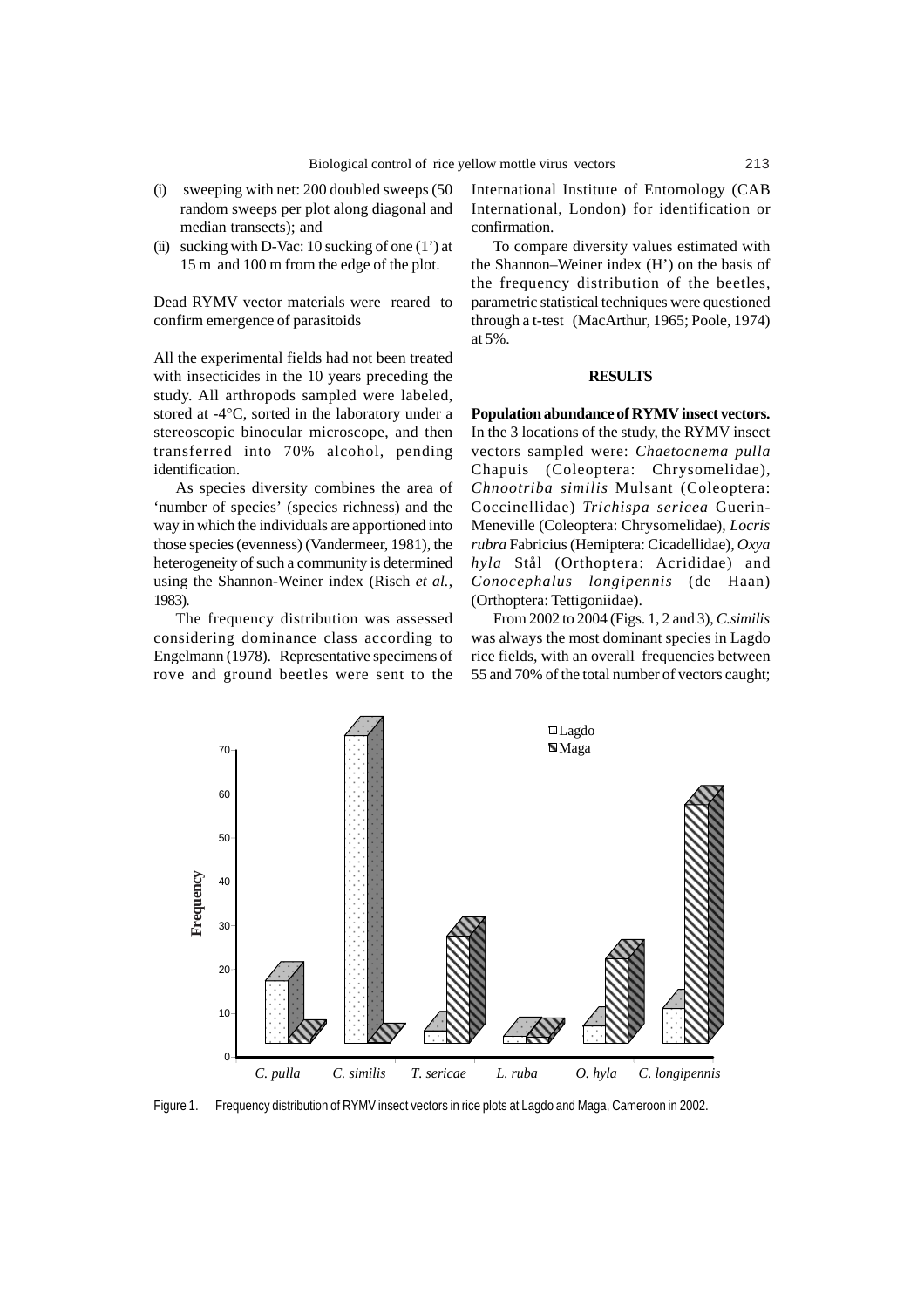

Figure 2. Frequency distribution of RYMV insect vectors in rice plots at Lagdo, Maga and Yagoua, Cameroon in 2003.

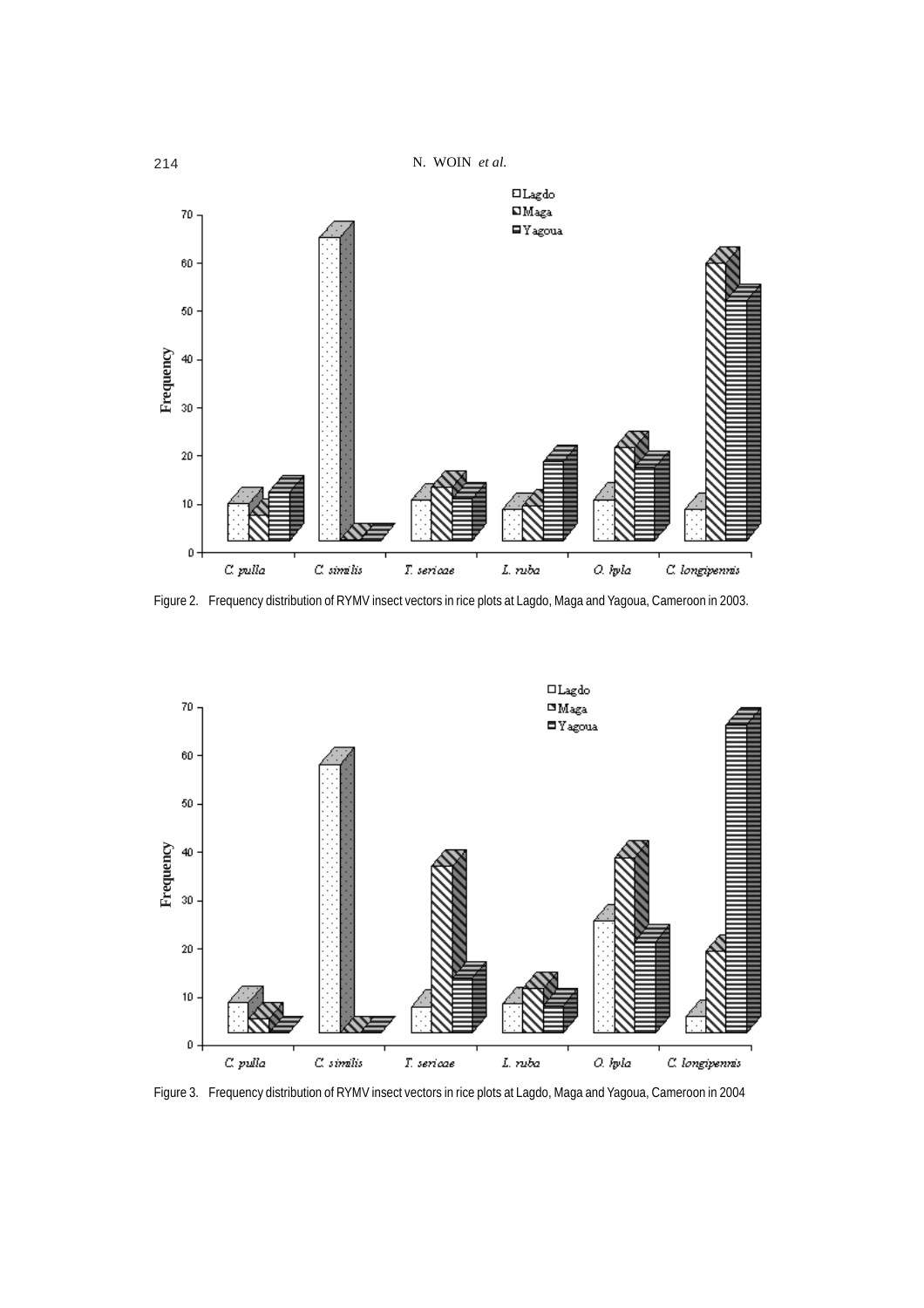followed by *O. hyla*. In the same period, *C.longipennis* occurred most frequently in Maga, followed by *O. hyla* and *T.sericea*. In Yagoua, where sampling was carried out only in irrigated rice fields during 2003 and 2004, the meadow grasshopper *C.longipennis* was highly dominant throughout both cropping seasons, followed by *O. hyla, L.rubra, T. sericea* and *C.pulla.*

## **Populations of predators colonising rice fields in the sites**

**a) Spiders.** Throughout the sampling period 16,968 spider specimens belonging to 28 species and 10 families were collected from the 3 sites, (Table 1). The species richness was different at Lagdo and Yagoua during 2002. Values fluctuated from year to year at Lagdo where populations ranged between 1,862 and 2,394 individuals. The abundance was higher in Yagoua (2,874 specimens) than in Lagdo (2,394 individuals), during the same year. However, this fact was not concomitant with higher species richness in Lagdo. Shannon index marginally varied between sites and years (Table 2).

Ten species (82.40 %) were common to all sites (Table 3). Lycosidae specimens represented 55.08% of the total sample among which *Pardosa* spp. accounted for 42.03%, followed by *Arctosa* spp. (5.60%). In 2 sites, *Pardosa* spp. were the most dominant species throughout the sampling period. Its population abundance in Lagdo ranged from 38.39 to 51.63% of the total specimens collected. This was followed by Maga where 44.40% of specimens belonged to *Pardosa* spp. whereas in Yagoua the species came second (20.76%) after *Langbiana vokrensis* Bosmans and Van Hove (27.35%).

**b) The carabids.** The overall trend in cumulative frequency distribution (%) of species is presented in Table 4, whereas, Table 5 gives number of ground beetle species collected for the same period. *Abacetus crenulatus* Dejean were the dorminant ground beetle species at Lagdo and Yagoua (Table 4). Overall, *Pterostichinae* ground beetles were the most abundant followed by Scaritinae (Table 5).

**c) The Staphylinids.** The overall trend in frequency distribution (cumulative values) of rove beetle species is presented in Tables 6 and 7. When considering the accumulation of different species encountered, one notices that the dominant species are limited to only a few: *Paederus sabaeus, Stenus ravus* and *Stenus (Mendicus) S. fulgidus*

**d) Some dominant parasitoids.** Among the potential parasitoids obtained by rearing dead insect vectors of RYMV, several hemepteran species observed in different localities (Table 8).

## **DISCUSSION**

Based on existing literature, this study represents the first report of the insect vector species being present in Cameroon and their role as a vector of RYMV. The fact that the prevalence of the species investigated differs from one site to another, indicates that pest problems may vary from one area to another in view of the diverse and surrounding conditions under which rice is grown. Habitat preference of *C. similis* appears to be Lagdo. In Nigeria, Alam (1992) indicated that *C. similis* occurs in all climatic zones, from the humid tropical to the Sudanian savanna. However, populations of *C. similis* are lower than that of most other pests reported in Nigeria. Akinsola and Agyen-Sampong (1984) reported similar observations for West Africa as a whole. Various reports (e.g., Bakker, 1971; Reckhaus and Andriamasintseheno, 1997) observed a positive relationship between vector number and RYMV infection.

*Conocephalus longipennis* has been reported as being a transmission agent for RYMV in West Africa (Abo, 1998; Nwilene, 1999). *Conocephalus* populations were highest in the Guinea savanna zone (E.A. Heinrichs and C. Williams, WARDA, 1995, unpubl. data). The status of this pest in the Sudanian savanna has not been reported. Studies on the continuum toposequence on the WARDA M'bé Farm indicated a trend similar to that of *Chaetocnema*. Populations occurred in all ecologies but were highest in the uplands (Heinrichs and Barrion, 2004 ). In Latin America, intensification of crop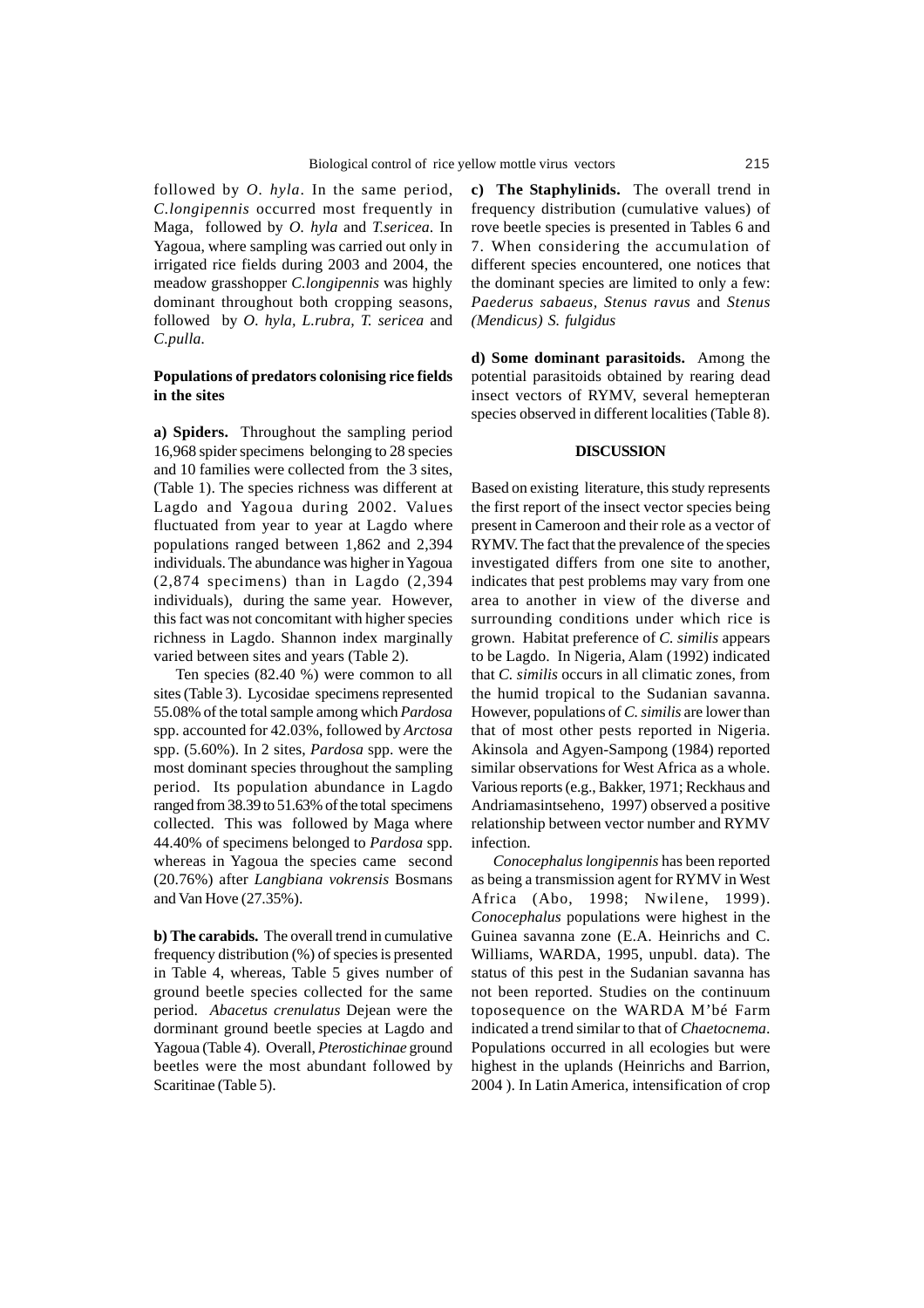| v.<br>٠ | ۰, | ۰. |
|---------|----|----|
|         |    | ۰, |

216 N. WOIN *et al.*

| Family/species                                                                                                                              |                                                             | Lagdo site                                                                                                      |                                                   |                                                                                                                                                                                                                                                                           | Maga site             |                                                                                                                            |                                    | Yagoua site            | Total                |
|---------------------------------------------------------------------------------------------------------------------------------------------|-------------------------------------------------------------|-----------------------------------------------------------------------------------------------------------------|---------------------------------------------------|---------------------------------------------------------------------------------------------------------------------------------------------------------------------------------------------------------------------------------------------------------------------------|-----------------------|----------------------------------------------------------------------------------------------------------------------------|------------------------------------|------------------------|----------------------|
|                                                                                                                                             | 2002                                                        | 2003                                                                                                            | 2004                                              | 2002                                                                                                                                                                                                                                                                      | 2003                  | 2004                                                                                                                       | 2003                               | 2004                   |                      |
| Araneidae                                                                                                                                   |                                                             |                                                                                                                 |                                                   |                                                                                                                                                                                                                                                                           |                       |                                                                                                                            |                                    |                        |                      |
| Neoscona theisi (Walckenaer)<br>Araneus cereolellus (Strand)                                                                                | $\frac{1}{2}$<br><u>م:</u>                                  |                                                                                                                 | $\frac{8}{6}$                                     | $\frac{88}{100}$                                                                                                                                                                                                                                                          | $\frac{8}{18}$        | $\frac{8}{2}$                                                                                                              | $\stackrel{\sim}{\approx}$ $\circ$ | $\frac{17}{4}$         | 1,491<br>573         |
| Cheiracanthium melanostomelum Roewer<br>Clubiona spec.<br>Clubionidae                                                                       | <u>ន</u>                                                    |                                                                                                                 | $\approx$ ದ                                       | $\approx$ 0                                                                                                                                                                                                                                                               | $R \times$            | $\overline{R}$ ಸ                                                                                                           | $\frac{\pi}{3}$                    | <u> හි ප</u>           |                      |
| Ostearius melanopygius (O.P. - Cambridge)<br>Metaleptyphantes foulfouldei Bosmans<br>Lepthyphantes spp.<br>Notioscopus spec.<br>Linyphiidae | $\overline{a}$ $\overline{b}$ $\overline{c}$ $\overline{c}$ | $\frac{1}{2}$ $\frac{1}{2}$ $\frac{1}{2}$ $\frac{1}{2}$ $\frac{1}{2}$ $\frac{1}{2}$ $\frac{1}{2}$ $\frac{1}{2}$ | $R \circ F$                                       | $\mathrel{\mathop:}= \mathrel{\mathop{\mathop{\mathop{\scriptstyle\sim}}}}\mathrel{\mathop{\mathop{\scriptstyle\circ}}} \mathrel{\mathop{\scriptstyle\circ}}\mathrel{\mathop{\scriptstyle\circ}}\mathrel{\mathop{\scriptstyle\circ}}\mathrel{\mathop{\scriptstyle\circ}}$ | 53 8 8 9              | $\circ$ $\circ$ $\circ$ $\circ$                                                                                            | $\circ \circ \circ \in$            | $R \nleftrightarrow R$ | 37 2857 28           |
| Lycosidae                                                                                                                                   |                                                             |                                                                                                                 |                                                   |                                                                                                                                                                                                                                                                           |                       |                                                                                                                            |                                    |                        |                      |
|                                                                                                                                             |                                                             |                                                                                                                 |                                                   |                                                                                                                                                                                                                                                                           |                       |                                                                                                                            |                                    |                        |                      |
| Allocosa spec.<br>Arctosa spec.<br>Lycosa spp.                                                                                              | $\mathfrak{B}$<br>ထဲ<br>خ                                   | $R = 28\%$ $R = 25$                                                                                             | $88800$ $\frac{1}{2}$ $\frac{1}{2}$ $\frac{1}{2}$ | 887222                                                                                                                                                                                                                                                                    | 85 kg kg kg kg        | $^{\circ}$ $\frac{1}{2}$ $\frac{1}{2}$ $\frac{1}{2}$ $\frac{1}{2}$ $\frac{1}{2}$ $\frac{1}{2}$ $\frac{1}{2}$ $\frac{1}{2}$ | $-8384$                            | $R \geq R \geq m$      | <b>SE SSE SSE ES</b> |
| Pardosa spp.                                                                                                                                | 880                                                         |                                                                                                                 |                                                   |                                                                                                                                                                                                                                                                           |                       |                                                                                                                            |                                    |                        |                      |
| Pterartoria spp.                                                                                                                            | & ಕ                                                         |                                                                                                                 |                                                   |                                                                                                                                                                                                                                                                           |                       |                                                                                                                            |                                    |                        |                      |
| Trochosa spec.<br>Oxyopidae                                                                                                                 |                                                             |                                                                                                                 |                                                   |                                                                                                                                                                                                                                                                           |                       |                                                                                                                            |                                    |                        |                      |
| Oxyopes pallidecoloratus Strand                                                                                                             |                                                             |                                                                                                                 |                                                   |                                                                                                                                                                                                                                                                           |                       |                                                                                                                            |                                    |                        |                      |
| Oxyopes spec.<br>Salticidae                                                                                                                 | 45                                                          | $\tilde{\Theta}$                                                                                                | $\mathfrak{B} \simeq$                             | $\frac{2}{3}$                                                                                                                                                                                                                                                             | $\overline{\omega}$ 4 | $\approx 8$                                                                                                                | $\circ$ $\approx$                  | $\sim$ 15              |                      |
| Heliophamus cassinicola Simon                                                                                                               | ₹                                                           | $8\overline{5}$                                                                                                 | $\sim$ 4                                          | ನ ಸ                                                                                                                                                                                                                                                                       | $\frac{7}{21}$        | \$ ∉                                                                                                                       | $\circ$ $\circ$                    | ಸಿ<br>ಸ                | $\frac{15}{21}$      |
| Phidippus spec.                                                                                                                             |                                                             |                                                                                                                 |                                                   |                                                                                                                                                                                                                                                                           |                       |                                                                                                                            |                                    |                        |                      |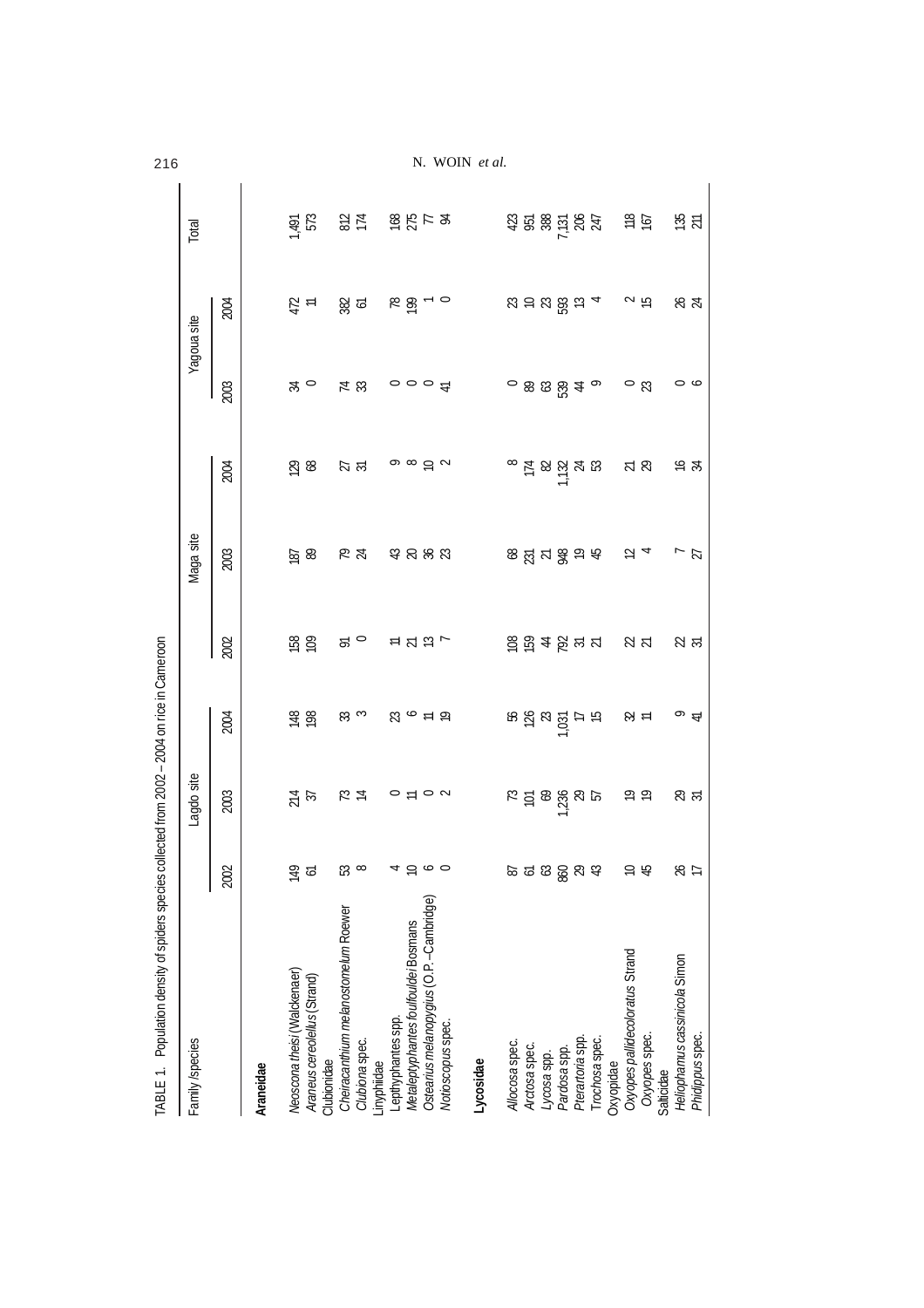| ٠                  |  |
|--------------------|--|
|                    |  |
| Í<br>$-\lambda$ Di |  |

| Family /species                                   |             | Lagdo site                    |               |                  | Maga site        |                  | Yaqoua site           |                    | Total           |
|---------------------------------------------------|-------------|-------------------------------|---------------|------------------|------------------|------------------|-----------------------|--------------------|-----------------|
|                                                   | 2002        | 2003                          | 2004          | 2002             | 2003             | 2004             | 2003                  | 2004               |                 |
| Tetragnathidae                                    |             |                               |               |                  |                  |                  |                       |                    |                 |
| Tetragnatha spp.                                  |             | <u>ေ</u>                      | 88            | 85               |                  |                  |                       |                    |                 |
| Leucauge spec.<br>Theridiidae                     | $\approx$ 0 |                               |               |                  | $\simeq$ $\circ$ | 드 져              | 3<br>2                | $\frac{\infty}{6}$ | ಜ್ಞ ಜ           |
|                                                   |             |                               |               |                  |                  | F                |                       | Ξ                  |                 |
| Argyrodes spp.<br>Theridion spec.<br>Thomisidae   | 85<br>25    | $\overline{2}$ $\overline{4}$ | 유 우           | $\overline{5}$ & | & ಸ              | $\circ$          | $\frac{1}{2}$ 0       | $\infty$           | $\frac{12}{22}$ |
| Misumena nana Lassert                             |             |                               | $\equiv$      |                  |                  |                  |                       | 0                  |                 |
| Runcinia spec.                                    |             |                               |               | $48\overline{8}$ | <b>15 % %</b>    | <b>A</b> & &     | $\approx$ 0 $\approx$ | $\circ$ 4          | <b>프 쓿 춗</b>    |
| Thomisus spnrifer Pickard-Cambridge<br>Zodariidae |             |                               | $\frac{1}{2}$ |                  |                  |                  |                       |                    |                 |
| Langbiana vokrensis Bosmans & Van Hove            | $\equiv$    |                               |               |                  | ≓                |                  |                       | 781                | EQ.             |
| Suffucioides spp.                                 |             | യ പ്ര<br>8                    | ಜ ಜ           | ro o             |                  | $\sim$ $\approx$ | $\approx$ 0           | ∘                  | 58              |
| Total                                             | 1,862       | 2,394                         | 2,229         | 2,063            | 2,112            | 2,220            | 1214                  | 2,874              | 16,968          |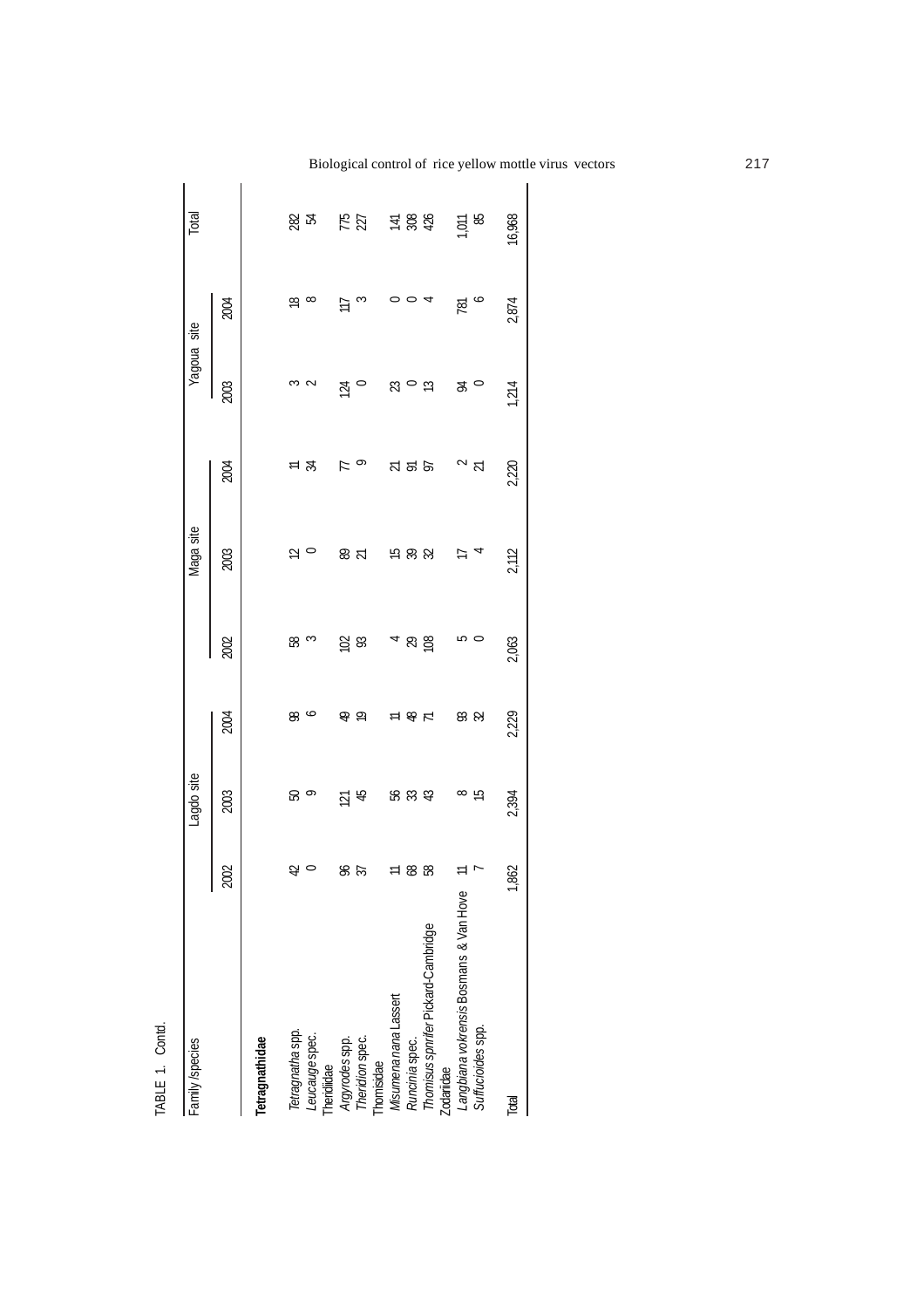| Variable             |       | Lagdo             |                   |       | Maga  |       |       | Yaqoua            |
|----------------------|-------|-------------------|-------------------|-------|-------|-------|-------|-------------------|
|                      | 2002  | 2003              | 2004              | 2002  | 2003  | 2004  | 2003  | 2004              |
| Species richness     | 25    | 25                | 27                | 25    | 26    | 27    | 17    | 23                |
| Abundance            | 1.862 | 2.394             | 2.229             | 2,063 | 2,112 | 2,220 | 1.214 | 2,874             |
| Diversity index (H') | 2.22a | 2.06 <sub>b</sub> | 2.20 <sub>b</sub> | 2.37c | 2.19d | 2.07e | 2.03f | 2.06 <sub>g</sub> |
| Evenness (E)         | 0.69  | 0.64              | 0.67              | 0.74  | 0.67  | 0.63  | 0.72  | 0.66              |

TABLE 2. Species richness, abundance and diversity of spiders at Lagbo, Maga and Yagoua, Cameroon

Values marked with the same letter across years (rows) within a given site are not significantly different (t-Test, p<0.05)

TABLE 3. Dominance class of spiders (cumulative values) at Lagdo, Maga and Yagoua, Cameroon in 2002 - 2004

| <b>Sites</b> | Eudominant species (%) | Dominant species (%)                                                                                                                | Sub-dominant species (%)                                                                                                                                                      |
|--------------|------------------------|-------------------------------------------------------------------------------------------------------------------------------------|-------------------------------------------------------------------------------------------------------------------------------------------------------------------------------|
| Lagdo        | Pardosa spp. (74.12)   |                                                                                                                                     | Neoscona theisi (7.65)<br>Arctosa spec. (6.61)<br>Araneus cereolellus (4.36)<br>Argyrodes spp. (4.15)<br>Allocosa spec. (3.11)                                                |
| Maga         | Pardosa spp. (44.40)   | Argyrodes spp. (10.21)                                                                                                              | Langbiana vokrensis (7.74)<br>Arctosa spec. (7.33)<br>Cheiracanthium melanostomelum(6.10)<br>Lycosa spp. (5.19)<br><i>Notioscopus</i> spec. (3.38)<br>Pterartoria spp. (3.62) |
| Yaqoua       |                        | Neoscona theisi (16.53)<br>Cheiracanthium melano-<br>stomelum (13.38)<br><i>Pardosa</i> spp. (20.76)<br>Langbiana vokrensis (27.35) | Metaleptyphantes foulfouldei (6.97)<br>Argyrodes spp. (4.10)                                                                                                                  |

TABLE 4. Dominance class of ground beetles (cumulative values) at Lagdo, Maga and Yagoua, Cameroon in 2002 - 2004

| <b>Sites</b> | Eudominant species (%)              | Dominant species (%)               |
|--------------|-------------------------------------|------------------------------------|
| Lagdo        | Clivina erythropyga Putzeys (34.4)  | Abacetus crenulatus Dejean (18.03) |
| Maga         | Abacetus crenulatus Dejean (55.49)  | Clivina dumolinii Putzeys (10.7)   |
| Yagoua       | Abacetus foveolatus Chaudoir (50.8) | Abacetus crenulatus Dejean (18.0)  |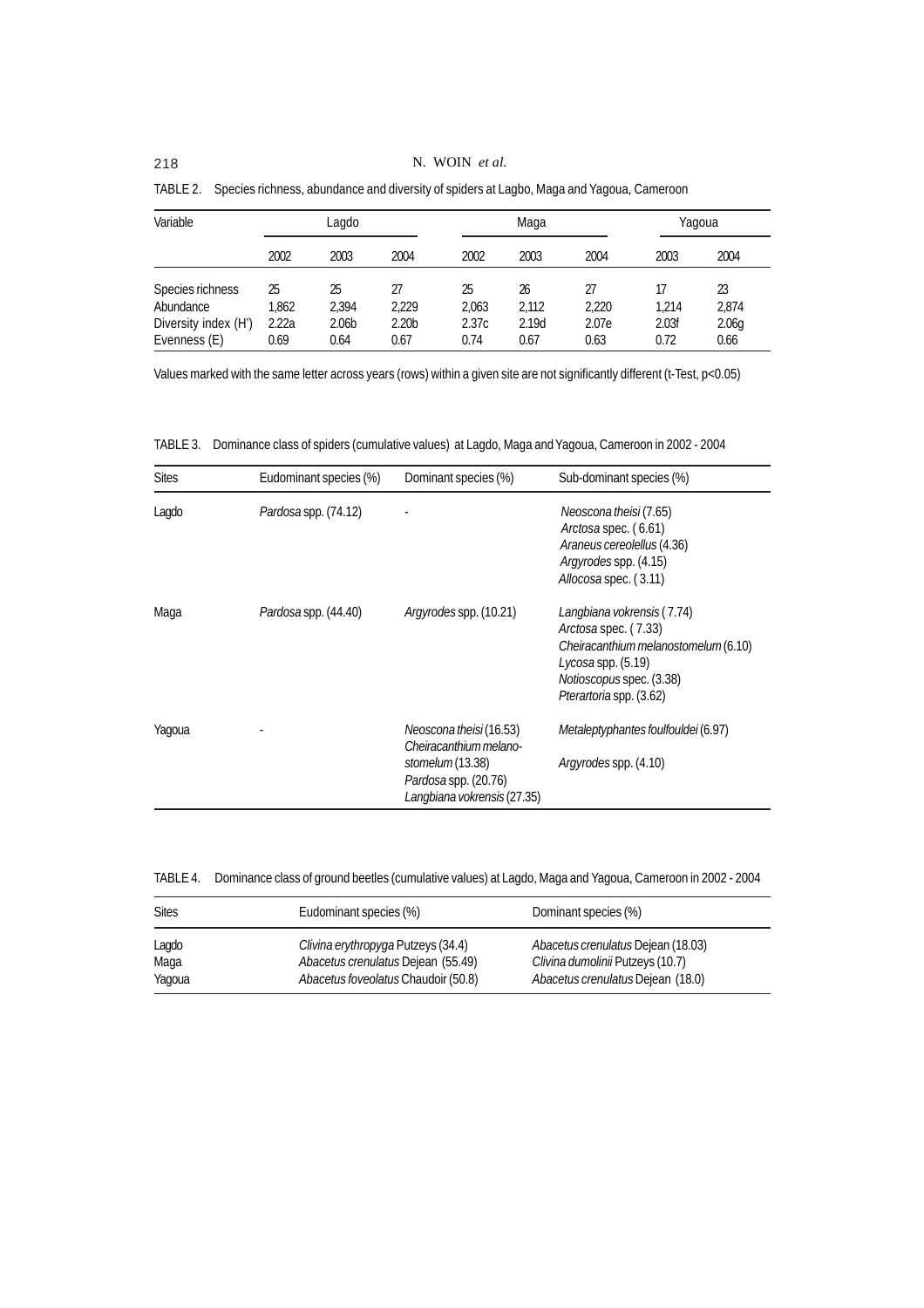Biological control of rice yellow mottle virus vectors 219

TABLE 5. Number of ground beetles collected by means of D-Vac at Lagdo, Maga and Yagoua, Cameroon

| Family/subfamily/species                                                                                           | Lagdo                     | Maga                       | Yagoua           |  |
|--------------------------------------------------------------------------------------------------------------------|---------------------------|----------------------------|------------------|--|
| Carabidae                                                                                                          |                           |                            |                  |  |
| Anchomeninae<br>Metagonum patroboides (Murray)                                                                     | 1                         | $\boldsymbol{0}$           | 3                |  |
| Graphipterinae<br>Graphipterus obsoletus nigericus Basilewsky                                                      | 10                        | 21                         | 11               |  |
| Harpalinae<br>Platymetopus xanthographus (Alluaud)                                                                 | 1                         | $\boldsymbol{0}$           | $\mathbf 0$      |  |
| Masoreinae<br>Aephnidius madagascariensis (Chaudoir)<br>Masoreus orientalis Dejean                                 | 3<br>$\overline{2}$       | 8<br>$\theta$              | 5<br>1           |  |
| Oodinae<br>Acanthoodes centrosternis (Chaudoir)                                                                    | 3                         | 1                          | $\boldsymbol{0}$ |  |
| Pterostichinae<br>Abacetus crenulatus Dejean<br>Abacetus foveolatus Chaudoir<br>Abacetus nitens Tschitscherine (?) | 12<br>$\overline{2}$<br>1 | 118<br>13<br>4             | 23<br>6<br>3     |  |
| Scaritinae<br>Clivina erythropyga Putzeys<br>Clivina dumolinii Putzeys<br>Clivina <sub>sp</sub> A                  | 13<br>3<br>$\overline{2}$ | 14<br>19<br>$\overline{2}$ | 7<br>5<br>3      |  |
| Siagoniinae<br>Siagona senegalensis Dejean                                                                         | 3                         | 4                          | 1                |  |
| Tetragonoderinae<br>Tetragonoderus quadrimaculatus Gory                                                            | $\overline{2}$            | $\boldsymbol{0}$           | 6                |  |
| Zuphiinae<br>Zuphium fuscum Gory                                                                                   | 1                         | $\mathbf 0$                | 3                |  |

TABLE 6. Dominance class of rove beetles (Cumulative values) at Lagdo, Maga and Yagoua, Cameroon in 2002 - 2004

| Species dominance | Eudominant species (%)                                                 | Dominant species (%)            |
|-------------------|------------------------------------------------------------------------|---------------------------------|
| Lagdo             | Paederus sabaeus Erichson (69.14)                                      | Stenus ravus Puthz (17.43)      |
| Maga<br>Yaqoua    | Paederus sabaeus Erichson (84.90)<br>Paederus sabaeus Erichson (53.74) | ۰<br>Stenus ravus Puthz (36.30) |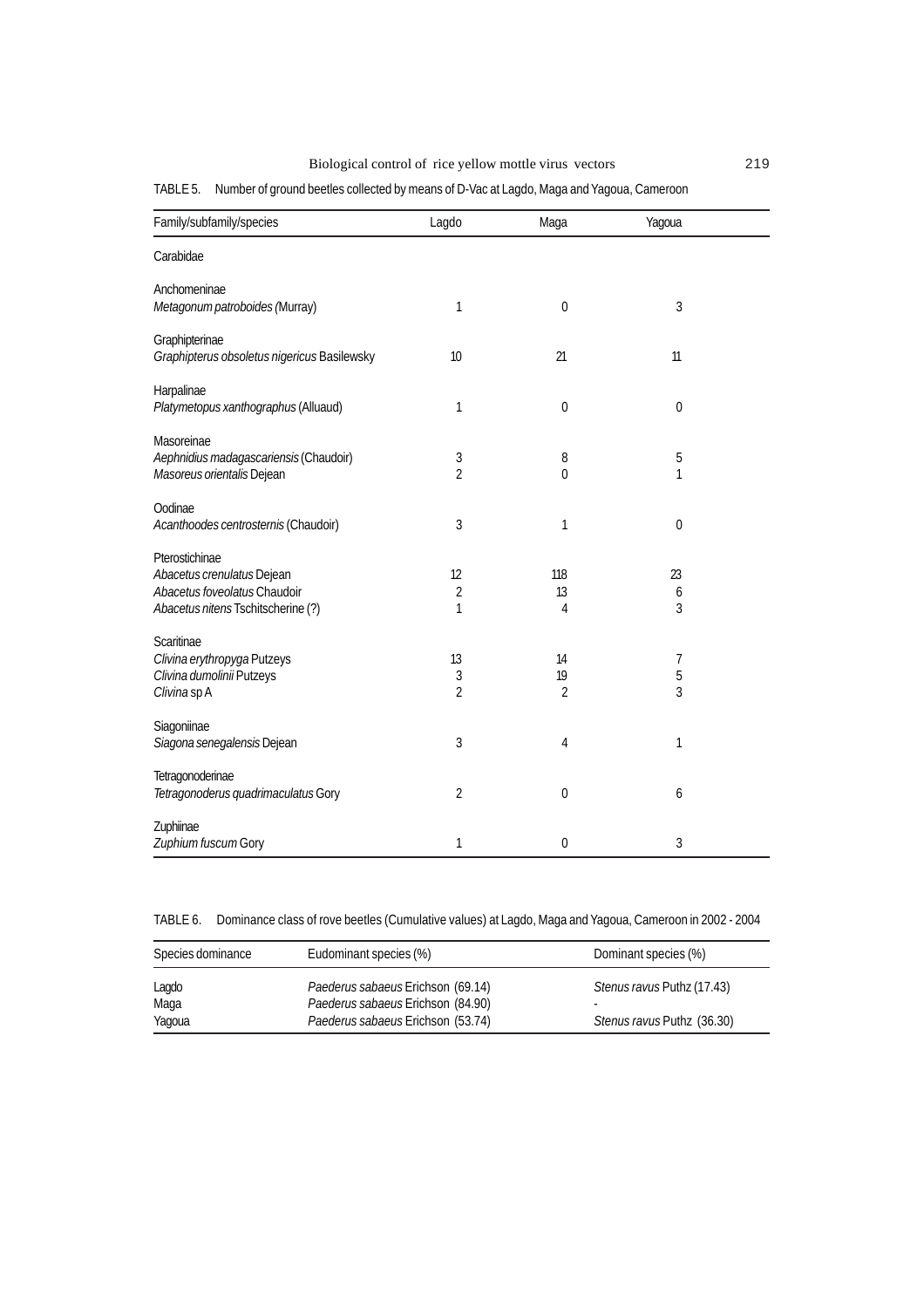220 N. WOIN *et al.*

| Genera/species                   | Lagdo | Maga | Yagoua |
|----------------------------------|-------|------|--------|
| Paederus alfieri Koch            |       |      |        |
| <i>Paederus sabaeus</i> Erichson | 242   | 391  | 163    |
| Paederus saengeriCoiffait        |       |      |        |
| Philonthus coprophilus Jarrige   |       |      |        |
| Philonthus turbidus Erichson     |       |      |        |
| Stenus argentatus Puthz          |       |      |        |
| Stenus bauerinae Puthz           |       |      |        |
| Stenus fulgidusPuthz             | 20    | 14   |        |
| Stenus furcifer Puthz            |       |      | 13     |
| Stenus gerardianus Scheerpeltz   |       |      |        |
| Stenus prospector Favel          |       |      |        |
| Stenus ravus Puthz               | 63    | 39   | 92     |
| Stenus tschdensis Puthz          |       |      |        |
| Total                            | 351   | 460  | 283    |

TABLE 7. Number of rove beetles collected by means D-Vac and Sweep net (2002-2004)

TABLE 8. Hemipteran species with parasitoid status on RYWV insect vectors in Cameroon

| <b>Parasitoids</b>     | Host(s)                  | Stage(s) attacked |
|------------------------|--------------------------|-------------------|
| Eurytoma spp.          | Chaetocnema pulla        | Larva             |
| Pediobius spp.         | Oxya hyla                | Pupa              |
| Pediobius furvus Gahan | Trichispa sericae        | Pupa              |
|                        | Chnootriba similis       | Larva             |
| Telenomus sp.          | Conocephalus longipennis | Pupa/larva        |
| Tetrastichus spp.      | Chnootriba similis       | Larva             |
|                        | Locris ruba              | Pupa/larva        |

management practices has been shown to result in decreasing importance of *Chaetocnema* spp. in lowland rice (Weber and Parada, 1994).

Many studies have been conducted on polyphagous beetles both in natural vegetation and various habitats in agro-ecosystems ( Fagel, 1970 and1973; Puthz, 1971; Thiele, 1977; Luff, 1987; Ishitani and Yano, 1994). However, in paddy rice fields, the population dynamics of these insects have not been documented, probably because of the inundated environment (Yano *et al.*, 1995). In Africa and Latin America where upland rice represents, respectively, 60 and 73 % of total rice-growing area (Jacquot and Courtois, 1993), predatory soil-dwelling beetles may be considered in establishing any integrated insect pest management program.

Despite the early emphasis placed on specialist predators and their potential control of target prey populations, recent evidence indicates that generalist predators may also have important influences on prey. They are abundant polyphagous predators in most agricultural systems and are potentially important pest control organisms (Riechert and Lockley, 1984; Nyffeler and Benz, 1988; Woin, 1999). Spiller's (1992) experimental work with two spider species, demonstrated the potential interference effects that generalist predators may have on each other's predation effects on insect populations. Riechert and Bishop (1990), nevertheless, found that in conserving the spider assemblage by the application of mulch, one can significantly reduce phytophagous insect numbers and plant damage.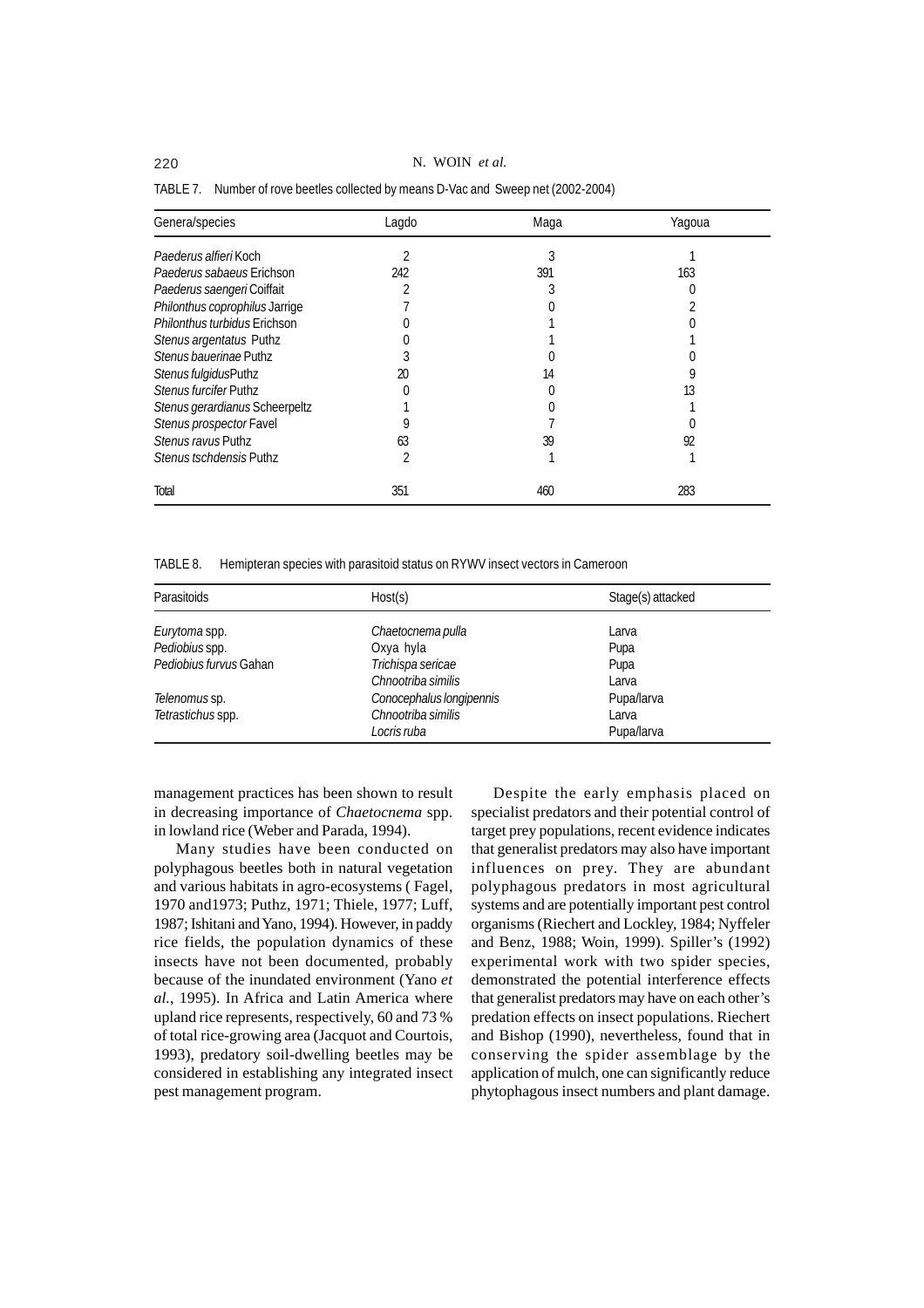However, little is known about the population ecology of Afrotropical species. Among the spiders collected, *Pardosa* spp. were the most abundant as mentioned by Woin (1999).

In Maga and Yagoua, the species *A. crenulatus* and *A. foveolatus* the most numerous whereas the Lagdo site was highly colonized by *C. erythropyga* over the three sampling years. Investigations conducted in the south of Ethiopia (Gebre-Tsadik, 1998) showed that these species were mostly trapped at the aerial part of wheat crop. The most common species, *Paederus sabaeus,* belongs to a genus known as active predators in tropical agro-ecosystems (Ooi and Shepard, 1994; Gebre-Tsadik, 1998). The *Stenus* species were numerous and made up an important percentage of the population. Bernhauer (1939) emphasized the importance of this group of polyphagous predators in the Cameroon environment. From parasitoids identified on larvae and pupae, *P. furvus* was known as enemy of *C. similis* in the sudano-sahalian cropping systems in Cameroon.

## **ACKNOWLEDGEMENTS**

We would like to thank the West African Rice Development Association (WARDA)/ROCARIZ under whose auspices the study was granted. We thank CAB International (UK) for their support in taronomic groupings and identification of arthropods.

#### **REFERENCES**

- Abo, M. E. 1998. Studies on the transmission of rice yellow mottle virus (RYMV). PhD thesis, Ahmadu Bello University, Zaria, Nigeria.200 p.
- Akinsola, E. A. and Agyen-Sampong M. 1984. The ecology, bionomics, and control of rice stem-borers in West Africa. *Insect Science and Its Application* 5:69-77.
- Alam, M. S. 1992. A survey of rice pests in Nigeria. *Tropical Pest Management* 38:115-118.
- Bakker, W. 1971. Three new beetle vectors of rice yellow mottle virus in Kenya. *Netherlands Journal of Plant Pathology* 77:201-206.
- Bernhauer, M. 1939. Zur Staphylindenfauna von Kamerun (42. Beitrag). *Entomological Bulletin* 35:252-262.
- Bosmans, R. 1986: Scientific reports of Belgian Cameroon expedition 1981 and 1983. No. 13. New species and new records of spiders of the family Linyphiidae (Araneae). *Revue Zoology Africa* 100:171-204.
- Engelmann, H. D. 1978. Zur Dominanzklassifikazierung von Bodenarthropoden. *Pedobilogia* 18: 378-380.
- Fagel, G. 1970. Révisions des genres *Procirrus* Latreille, *Palaminus* Erichson et voisins de la faune africaine (Coleoptera, Staphylinidae: Paederinae). *Ann. Musée Royal de l'Afrique Centrale, Tervuren, Série in-8° Sci. Zool.* 186 (3):1-444.
- Fagel, G. 1973. Révision des *Scopaeus* (Coleoptera-Staphylinidae-Paederinae) de l'Afrique noire. *Etudes du Continent Africain* 1:1-247.
- Gebre-Tsadik, T. 1998. Agroecological investigations on cereal aphids and their natural enemies in the framework of Integrated Pest Management in wheat fields in Ethiopia and Germany. PhD Thesis. Druck und Verlag, Darmstadt. 142 p.
- Heinrichs, E.A. and Barrion, A. T. 2004. Ricefeeding insects and selected natural enemies in West Africa: Biology, Ecology, Identification. G.P. Hettel Edited. 242 p.
- Heinrichs E.A., Williams C., Oyediran, I., Kassoum T.A., Ndongidila A., Harris K., Camara, A.K. and Dias, J.R. 1995. Survey of insect pests of Côte d'Ivoire, Guinea and Guinea Bissau. In: WARDA annual report 1995. Bouaké (Côte d'Ivoire): West Africa Development Association. pp. 43-45.
- Ishitani, M. and Yano, K. 1994. Species Composition and Seasonal Activities of Ground Beetles (Coleoptera) in a Fig orchard. *Japanese Journal of Entomology* 62(1):201- 210.
- Jacquot, M. and Courtois, B. 1993. The Tropical Agriculturalist. Upland rice. pp. 96. CTA/ MACMILLAN.
- Luff, M. L., 1987. Biology of polyphagous ground beetles in Agriculture. *Agricultural Zoology Review* 2:237-278.